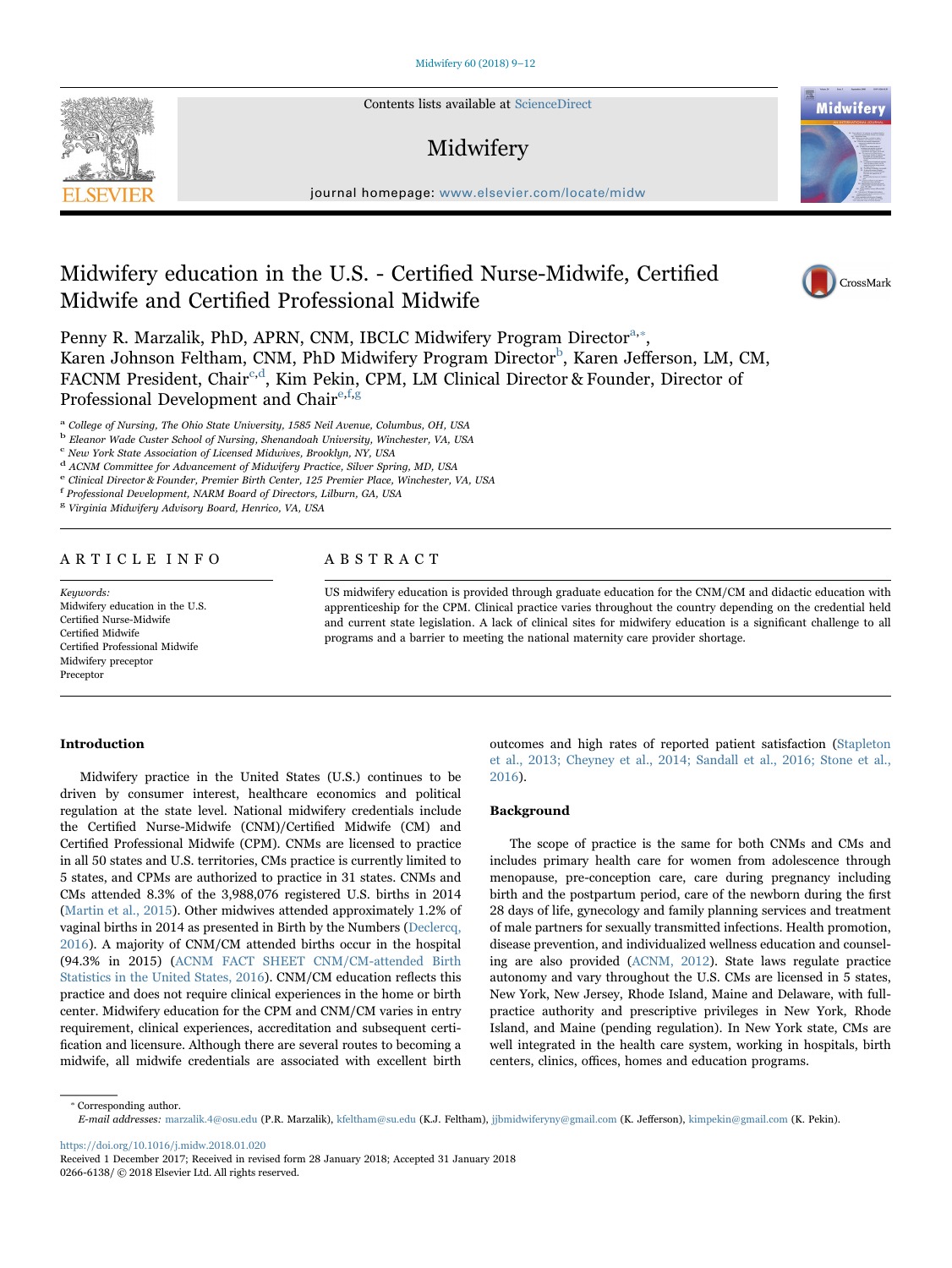The scope of practice of the CPM is derived from the North American Registry of Midwives (NARM) Job Analysis [\(NARM, 2016\)](#page-3-3), state laws and regulations. Individual practice guidelines are developed by each midwife according to the midwife's skills and knowledge. Practice is generally limited to the care of low-risk women and their newborns throughout the childbearing year. Use of medications within the CPM scope of practice is determined by state law. Third party reimbursement is determined by individual insurers. CPMs may be paid by the state government's health coverage, Medicaid, in 14 states ([Centers for Medicare & Medicaid, 2017](#page-3-4)). Availability and requirement for liability insurance varies by state. CPMs practice autonomously and almost exclusively in out of hospital settings.

## Midwifery education: CNM/CM, CPM

The three midwifery credentials recognized for practice in the United States have different educational requirements. There are currently 40 educational programs in the U.S. that prepare individuals to become CNMs including 2 educational programs that prepare CNMs and CMs together. Most education programs are associated with a university and all are graduate or post-graduate programs. All but three are housed in Schools of Nursing. CNMs/CMs are board certified by the American Midwifery Certification Board ([AMCB, 2017](#page-3-5)) which is accredited by the National Commission for Certifying Agencies (NCCA). All educational programs are accredited by the Accreditation Commission for Midwifery Education (ACME) which is recognized by the U.S. Department of Education. These 40 educational programs require a baccalaureate degree or higher to be considered for admission and confer a graduate degree or post-graduate certificate upon successful completion. The student preparing to become a CNM must become a Registered Nurse (RN), usually with a bachelor's degree, prior to or during the nurse-midwifery program. CNM/CM education is considered competency-based with graduates achieving the ACNM Standards of Practice of Midwifery and ACNM Core Competencies for Midwifery Practice [\(ACNM, 2012\)](#page-2-1).

Each CPM educational program has different admission requirements. NARM requires a minimum of high school diploma or equivalent and graduation from an accredited program or completion of the Portfolio Evaluation Process (PEP). The PEP includes documentation of clinical midwifery experience, as well as competency in skills identified in the NARM Job Analysis. The Midwifery Education and Accreditation Council (MEAC) which is recognized by the U.S. Department of Education, currently accredits 11 MEAC schools of midwifery [\(MEAC, 2017](#page-3-6)). Some MEAC accredited programs offer degrees, while others offer certificates. There are distance learning, low-residency, and in-residence programs. Some student midwives acquire their didactic knowledge through independent study or programs that are not accredited. All CPM pathways require successfully passing the NARM Written Exam. The exam questions are written and reviewed by specially trained CPMs according to standards set for accreditation by the NCCA. The CPM is the only NCCA-accredited midwifery credential that requires out-of-hospital birth experience.

The US Midwifery Education, Regulation, & Association (US MERA) workgroup was formed in response to the [International](#page-3-7) [Confederation of Midwives \(ICM\) \(2010, 2013\)](#page-3-7) standards created to strengthen midwifery worldwide. Stakeholders from major US midwifery organizations came to agreement upon language for states introducing new licensure bills to include the requirement of completion of an accredited midwifery education by January 1, 2020. This led to the development of the NARM Midwifery Bridge Certificate, which documents 50 contact hours of accredited continuing education in emergencies and other competencies identified by the International Confederation of Midwives (ICM). CPMs educated through nonaccredited midwifery programs may complete the NARM Midwifery Bridge Certificate to meet the requirement for accredited education ([Table](#page-2-2) 1).

### Clinical education

A significant amount of clinical teaching and student evaluation in CNM/CM education is the responsibility of clinical preceptors. CNMs/ CMs may volunteer or may be required by their employer to precept student-midwives, as well as nursing students, nurse-practitioner students, physician assistant students and medical students. CNMs/ CMs are required to be AMCB certified as well as licensed in their state. Educational programs document preceptor experience and liability coverage and secure a contract with the preceptor as well as the clinical site. Although faculty determine student competence, the preceptor role includes guiding students' clinical experience to meet the objectives of the semester, validating clinical findings, scheduling time to review and assess students' clinical experience and finally, evaluating students' performance to determine competency (ACNM preceptor page, 2011). CNM/CM students' clinical experience must be primarily with CNMs or CMs but may include clinical hours with physicians and nurse practitioners.

Most students studying in CNM/CM programs study didactic content either onsite or in a distance learning format. Clinical education frequently utilizes simulation in addition to clinical hours. Gaining clinical competency in the clinical site is based upon ongoing preceptor and faculty evaluation with minimum numbers of clinical experiences determined by ACME: 10 preconception care visits, 15 new antepartum visits, 70 return antepartum visits, 20 labor management experiences, 20 births, 20 newborn assessments, 20 early postpartum visits, 15 postpartum visits, 10 breastfeeding support visits, 20 family planning visits 40 gynecologic visits, 40 primary care visits ([ACME, 2015\)](#page-2-3).

Students studying to be CPMs gain out-of-hospital clinical experience through an apprenticeship with a NARM Registered Preceptor. Apprenticeship provides students with mentoring and training by experienced practitioners. All experience and skills are supervised and verified by NARM Registered Preceptors. NARM relies on experienced preceptors who validate the knowledge and skills acquired by their apprentices. Preceptors are required to register with NARM before supervising any clinical experience documented on a student's NARM Application. A preceptor must have an additional three years of experience after credentialing or fifty primary births beyond entry-level CPM requirements. Preceptors must also have ten continuity of care births (5 prenatal exams spanning two trimesters, the birth, newborn exam, and two postpartum exams) beyond entry-level CPM requirement, and must have attended a minimum of ten out-of-hospital births in the last three years. Any practitioner whose license allows them to provide maternity care, such as a CPM, CNM, CM, DO, or MD, can become a NARM Registered Preceptor, so long as they meet the experience, continuity of care, and out-of-hospital birth requirement.

Through apprenticeship, the student applies their didactic knowledge during their clinical experiences. Documentation of a student's apprenticeship is divided into phases, progressing from observation to assistant through primary midwife under the supervision of a NARM Registered Preceptor. A student's clinical training must span a period of at least 2 years. Over the course of the student's clinical training, the student's apprenticeship will include a minimum of 55 births, 100 prenatal exams (including 20 initial prenatal exams), 40 newborn exams, and 50 postpartum exams. Clinical experience also requires continuity of care, 2 planned hospital births attended in any role, and at least 5 home births ([NARM, 2012\)](#page-3-8). Students at MEAC schools need to fulfill their school's requirements, and then complete an equivalency application to submit to NARM. The minimum clinical requirements are equivalent to NARM's PEP requirements.

#### Challenges to both models

A lack of clinical sites is a significant challenge to midwifery education for CNM/CMs and CPMs. Medical education programs and a variety of Advanced Practice Registered Nurse (APRN) education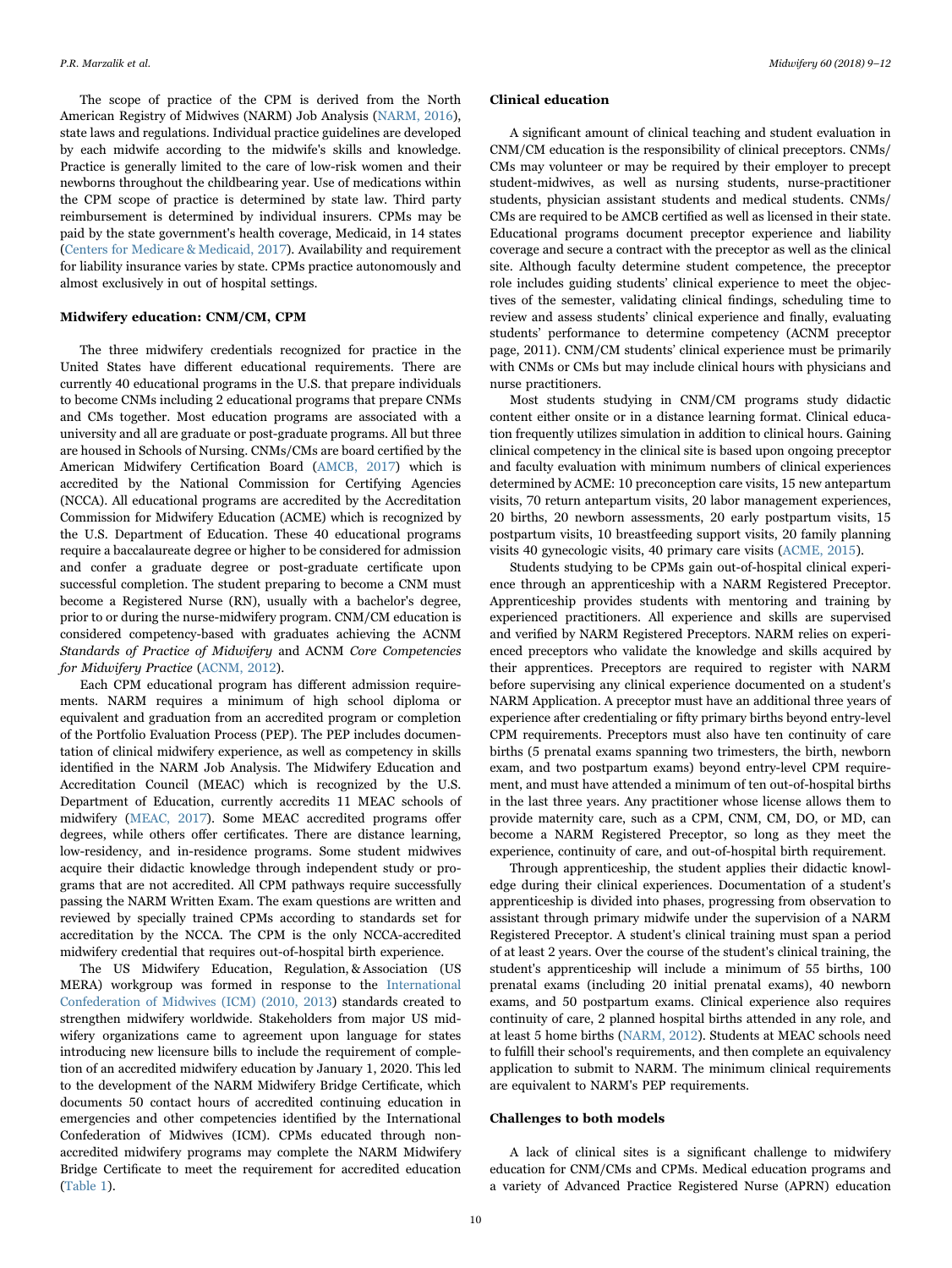#### <span id="page-2-2"></span>Table 1

[American College of Nurse-Midwives, 2017.](#page-2-5) Comparison of Certified Nurse-Midwives, Certified Midwives, Certified Professional Midwives Clarifying the Distinctions Among Professional Midwifery Credentials in the U.S., Annotated table.

|                                                                                                          | Certified Nurse-Midwife (CNM <sup>®</sup> )                                                                                                                                      | Certified Midwife (CM <sup>®</sup> )                                                                                                                  | Certified Professional Midwife (CPM <sup>*</sup> )                                                                                                                                                                                                                                                                                                                                                                                                                                                                                                               |
|----------------------------------------------------------------------------------------------------------|----------------------------------------------------------------------------------------------------------------------------------------------------------------------------------|-------------------------------------------------------------------------------------------------------------------------------------------------------|------------------------------------------------------------------------------------------------------------------------------------------------------------------------------------------------------------------------------------------------------------------------------------------------------------------------------------------------------------------------------------------------------------------------------------------------------------------------------------------------------------------------------------------------------------------|
| <b>Certification</b><br><b>Certifying</b><br>Organization<br><b>Certification</b><br><b>Requirements</b> | American Midwifery Certification Board (AMCB)<br>Graduate Degree Required from a program accredited by the Accreditation Commission for<br>Midwifery Education (ACME)            |                                                                                                                                                       | North American Registry of Midwives (NARM)<br>Certification does not require an academic<br>degree but is based on demonstrated                                                                                                                                                                                                                                                                                                                                                                                                                                  |
|                                                                                                          |                                                                                                                                                                                  |                                                                                                                                                       | competency in specified areas of knowledge and<br>skills.                                                                                                                                                                                                                                                                                                                                                                                                                                                                                                        |
| <b>Recertification</b>                                                                                   | Earn registered nurse (RN) license prior to or<br>within midwifery education program                                                                                             | Successful completion of required science &<br>health courses and related health skills<br>training prior to or within midwifery<br>education program | 1. Completion of NARM's Portfolio Evaluation<br>Process (PEP) pathway; OR<br>2. Graduate of a midwifery education program<br>accredited by Midwifery Education<br>Accreditation Council (MEAC); OR<br>3. AMCB-certified CNM or CM with at least 10<br>community based birth experiences; OR<br>4. Completion of state licensure program<br>CPMs certified via the PEP may earn a<br>Midwifery Bridge Certificate (MBC) to<br>demonstrate they meet the International<br>Confederation of Midwives<br>(ICM) standards for minimum education.<br>Every three years |
| Requirement<br>Licensure                                                                                 | Every five years                                                                                                                                                                 |                                                                                                                                                       |                                                                                                                                                                                                                                                                                                                                                                                                                                                                                                                                                                  |
| <b>Legal Status</b>                                                                                      | Licensed in 50 states plus the District of<br>Columbia and US territories as midwives, nurse-<br>midwives, advanced practice registered nurses<br>(APRN) or nurse practitioners. | Licensed in Delaware, Maine, New Jersey,<br>New York, and Rhode Island.                                                                               | Licensed or otherwise regulated in 31 states (4<br>states regulate by registration, certificate, or<br>voluntary licensure).                                                                                                                                                                                                                                                                                                                                                                                                                                     |
| <b>Licensure Agency</b>                                                                                  | Boards of Midwifery, Medicine, Nursing, Nurse-<br>Midwifery, or Departments of Health                                                                                            | Boards of Midwifery, Medicine,<br>Complementary Health Care Providers, or<br>Department of Health                                                     | Boards of Midwifery, Medicine, Nursing,<br>Complementary Health Care Providers or<br>Departments of Health, or Departments of<br>Professional Licensure                                                                                                                                                                                                                                                                                                                                                                                                          |

Complete table available at: http://www.midwife.org/acnm/fi[les/ccLibraryFiles/FILENAME/000000006807/FINAL-ComparisonChart-Oct2017.pdf](http://www.midwife.org/acnm/files/ccLibraryFiles/FILENAME/000000006807/FINAL-ComparisonChart-Oct2017.pdf)

programs compete for the limited number of clinical sites and preceptors for student nurse-midwives and student midwives. ([ANCC, 2016](#page-3-9)). Most midwifery program educators report finding clinical sites for students to be a significant challenge ([Germano](#page-2-4) [et al., 2014; ACNM, 2015\)](#page-2-4). Distance or hybrid programs work with students to find clinical sites in their home communities. Rural communities often in need of midwifery care offer limited availability of clinical sites and preceptors. Midwifery students in distance education are limited to clinical sites in states that recognize their educational program and credential. Many potential clinical sites are not accessible to student CNM/CMs as preference is given to medical students and residents where hospitals receive Graduate Medical Education (GME) funds for their training. [\(ACNM, 2015\)](#page-2-4).

Student midwives tend to be adult learners with established families and financial obligations. It is very challenging for a student to maintain full time employment and continually be on call while studying to become a midwife as an apprentice in the CPM model, or during the clinical practicum as a student CNM/CM. For students choosing to become CNMs, time constraints, limited enrollment and the financial burden of nursing school, in addition to midwifery school, may be obstacles for many wishing to study midwifery.

The small number of MEAC-accredited programs is a barrier for students pursuing the CPM credential. Many students will need to leave their community to attend in-residence and low-residence programs. Distance learning programs increase accessibility for students who do not live near the school. The PEP, combined with the NARM Midwifery Bridge Certificate, provides another option that meets ICM educational standards for students who cannot access a MEAC accredited program ([U.S. MERA, 2015](#page-3-10)).

### Conclusion

Both models produce competent clinicians who achieve core midwifery competencies. CNM/CM and CPM education programs, are accredited by national agencies and comply with state regulations as well as meet ICM standards ([ICM, 2010, 2013](#page-3-7)). Unmet maternal health needs in the U.S., the shortage of maternity care providers and limitations to midwifery education due to preceptor and clinical site availability need to be addressed ([ACNM, 2015; Hung et al., 2017;](#page-2-4) [Kozhimannil et al., 2015](#page-2-4)). Remedies include advancing state legislation for recognition of midwifery credentials and federal monetary support of midwifery education. Continued demonstration of excellent outcomes for those served by midwives sustains the profession but does not grow the profession to meet the needs of women, their children and families in the United States of America.

#### References

- <span id="page-2-3"></span>Accreditation Commission for Midwifery Education (ACME), 2015. Programmatic Accreditation, Criterion IV: Curriculum and Student Learning E.4.b. Available at: 〈http://www.midwife.org/ACNM/fi[les/ccLibraryFiles/Filename/000000006672/Cr](http://www.midwife.org/ACNM/files/ccLibraryFiles/Filename/000000006672/CriteriaforProgrammaticAccreditationofMidwiferyEducationPrograms(June2013April2015)updatedpassrateinstructionsforclarityJune2016_June2017.pdf)[iteriaforProgrammaticAccreditationofMidwiferyEducationPrograms\(June2013April](http://www.midwife.org/ACNM/files/ccLibraryFiles/Filename/000000006672/CriteriaforProgrammaticAccreditationofMidwiferyEducationPrograms(June2013April2015)updatedpassrateinstructionsforclarityJune2016_June2017.pdf) [2015\)updatedpassrateinstructionsforclarityJune2016\\_June2017.pdf](http://www.midwife.org/ACNM/files/ccLibraryFiles/Filename/000000006672/CriteriaforProgrammaticAccreditationofMidwiferyEducationPrograms(June2013April2015)updatedpassrateinstructionsforclarityJune2016_June2017.pdf)〉.
- <span id="page-2-1"></span>American College of Nurse Midwives, 2012. Core Competencies for basic midwifery practice. 〈http://www.midwife.org/ACNM/fi[les/ACNMLibraryData/UPLOADFIL](http://www.midwife.org/ACNM/files/ACNMLibraryData/UPLOADFIL)〉. American College of Nurse-Midwives, 2015. Midwifery Education Trends Report.
- <span id="page-2-4"></span>Available at: 〈[http://www.midwife.org/acnm/](http://www.midwife.org/acnm/files/ccLibraryFiles/Filename/000000005752/ACNMMidwiferyEdTrend2015-10.28.15.pdf)files/ccLibraryFiles/Filename/ [000000005752/ACNMMidwiferyEdTrend2015-10.28.15.pdf](http://www.midwife.org/acnm/files/ccLibraryFiles/Filename/000000005752/ACNMMidwiferyEdTrend2015-10.28.15.pdf)〉.
- <span id="page-2-0"></span>American College of Nurse-Midwives, 2016. FACT SHEET CNM/CM-attended Birth Statistics in the United States. Available at: 〈[http://www.midwife.org/acnm/](http://www.midwife.org/acnm/files/ccLibraryFiles/Filename/000000005950/CNM-CM-AttendedBirths-2014-031416FINAL.pdf)files/ [ccLibraryFiles/Filename/000000005950/CNM-CM-AttendedBirths-2014-](http://www.midwife.org/acnm/files/ccLibraryFiles/Filename/000000005950/CNM-CM-AttendedBirths-2014-031416FINAL.pdf) [031416FINAL.pdf](http://www.midwife.org/acnm/files/ccLibraryFiles/Filename/000000005950/CNM-CM-AttendedBirths-2014-031416FINAL.pdf)〉.
- <span id="page-2-5"></span>American College of Nurse-Midwives, 2017. Comparison of certified nurse-midwives, certified midwives, certified professional midwives clarifying the distinctions among professional midwifery credentials in the U.S. Available at: 〈[http://www.midwife.](http://www.midwife.org/acnm/files/ccLibraryFiles/FILENAME/000000006807/FINAL-ComparisonChart-Oct2017.pdf) org/acnm/fi[les/ccLibraryFiles/FILENAME/000000006807/FINAL-](http://www.midwife.org/acnm/files/ccLibraryFiles/FILENAME/000000006807/FINAL-ComparisonChart-Oct2017.pdf)[ComparisonChart-Oct2017.pdf](http://www.midwife.org/acnm/files/ccLibraryFiles/FILENAME/000000006807/FINAL-ComparisonChart-Oct2017.pdf)〉.